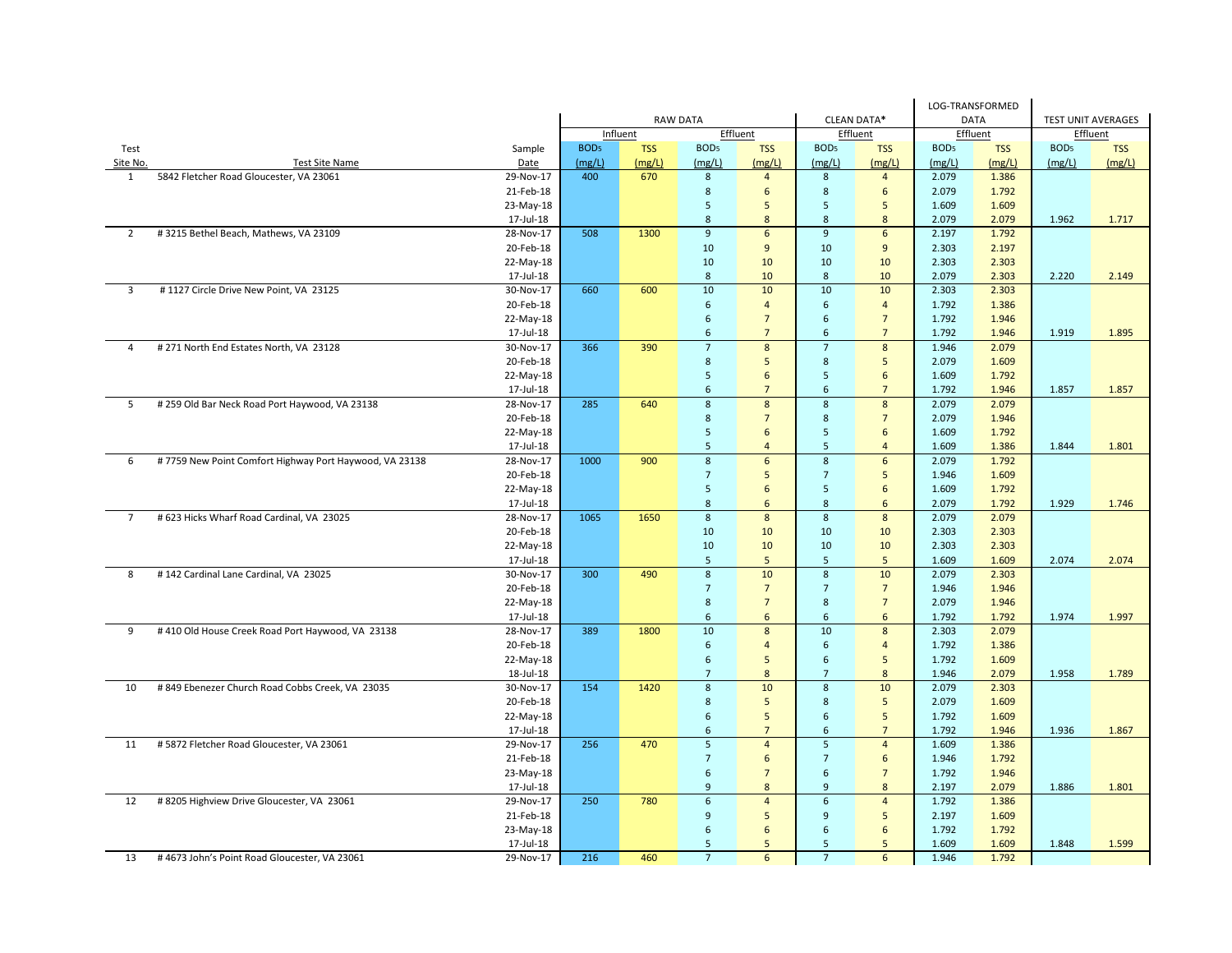|    |                                                  | 20-Feb-18 |     |     | $\boldsymbol{6}$ | $\overline{4}$   | $\sqrt{6}$       | $\overline{4}$          | 1.792 | 1.386 |       |       |
|----|--------------------------------------------------|-----------|-----|-----|------------------|------------------|------------------|-------------------------|-------|-------|-------|-------|
|    |                                                  | 22-May-18 |     |     | $\sqrt{6}$       | $\overline{7}$   | $\boldsymbol{6}$ | $\overline{7}$          | 1.792 | 1.946 |       |       |
|    |                                                  | 18-Jul-18 |     |     | $\sqrt{6}$       | 6                | $\sqrt{6}$       | 6                       | 1.792 | 1.792 | 1.830 | 1.729 |
| 14 | # 6882 Bellamy Lane Gloucester, VA 23061         | 29-Nov-17 | 200 | 650 | $\overline{5}$   | $6\overline{6}$  | 5                | $6\phantom{1}$          | 1.609 | 1.792 |       |       |
|    |                                                  | 21-Feb-18 |     |     | $9$              | $\overline{7}$   | 9                | $\overline{7}$          | 2.197 | 1.946 |       |       |
|    |                                                  | 22-May-18 |     |     | $\,$ 6 $\,$      | $\bf 8$          | $\boldsymbol{6}$ | 8                       | 1.792 | 2.079 |       |       |
|    |                                                  | 18-Jul-18 |     |     | 10               | 9                | 10               | 9                       | 2.303 | 2.197 | 1.975 | 2.004 |
| 15 | # 6599 Hickory Knoll Road Gloucester, VA 23061   | 29-Nov-17 | 300 | 700 | $\overline{7}$   | $\bf 8$          | $\overline{7}$   | $\boldsymbol{8}$        | 1.946 | 2.079 |       |       |
|    |                                                  | 20-Feb-18 |     |     | $9$              | 5                | $9\,$            | 5                       | 2.197 | 1.609 |       |       |
|    |                                                  | 22-May-18 |     |     | $\overline{7}$   | 5                | $\overline{7}$   | 5                       | 1.946 | 1.609 |       |       |
|    |                                                  | 18-Jul-18 |     |     | 5                | $\sqrt{5}$       | $\overline{5}$   | 5                       | 1.609 | 1.609 | 1.925 | 1.727 |
| 16 | # 8411 Patrick Henry Way Gloucester, VA 23061    | 29-Nov-17 | 422 | 530 | $\overline{8}$   | 10               | $\boldsymbol{8}$ | 10                      | 2.079 | 2.303 |       |       |
|    |                                                  | 21-Feb-18 |     |     | $\,$ 8           | $\overline{4}$   | $\,$ 8 $\,$      | $\overline{4}$          | 2.079 | 1.386 |       |       |
|    |                                                  | 23-May-18 |     |     | $\,$ 8           | $\overline{4}$   | $\bf 8$          | $\overline{4}$          | 2.079 | 1.386 |       |       |
|    |                                                  | 17-Jul-18 |     |     | $6\phantom{1}$   | 6                | $\boldsymbol{6}$ | 6                       | 1.792 | 1.792 | 2.008 | 1.717 |
| 17 | #8561 Thomas Jefferson Way Gloucester, VA 23061  | 29-Nov-17 | 346 | 470 | $\overline{4}$   | $\overline{4}$   | $\overline{4}$   | $\overline{4}$          | 1.386 | 1.386 |       |       |
|    |                                                  | 21-Feb-18 |     |     | $\overline{9}$   | $\boldsymbol{8}$ | 9                | 8                       | 2.197 | 2.079 |       |       |
|    |                                                  | 23-May-18 |     |     | $5\overline{5}$  | 5                | $\overline{5}$   | 5                       | 1.609 | 1.609 |       |       |
|    |                                                  | 17-Jul-18 |     |     | 5                | $\sqrt{5}$       | $\overline{5}$   | $5\phantom{.0}$         | 1.609 | 1.609 | 1.701 | 1.671 |
| 18 | # 8549 Thomas Jefferson Way Gloucester, VA 23061 | 29-Nov-17 | 562 | 370 | $\overline{5}$   | $\overline{4}$   | $\overline{5}$   | $\overline{4}$          | 1.609 | 1.386 |       |       |
|    |                                                  | 21-Feb-18 |     |     | 10               | $\bf 8$          | 10               | $\bf 8$                 | 2.303 | 2.079 |       |       |
|    |                                                  | 23-May-18 |     |     | 8                | $6\phantom{1}$   | 8                | 6                       | 2.079 | 1.792 |       |       |
|    |                                                  | 17-Jul-18 |     |     | 10               | $\overline{9}$   | 10               | $\overline{9}$          | 2.303 | 2.197 | 2.074 | 1.864 |
| 19 | #145 Paddys Court Port Haywood, VA 23138         | 28-Nov-17 | 279 | 230 | $\overline{9}$   | 6                | $\overline{9}$   | $\sqrt{6}$              | 2.197 | 1.792 |       |       |
|    |                                                  | 20-Feb-18 |     |     | $\overline{7}$   | $\overline{7}$   | $\overline{7}$   | $\overline{7}$          | 1.946 | 1.946 |       |       |
|    |                                                  | 22-May-18 |     |     | $\overline{7}$   | $\sqrt{6}$       | $\overline{7}$   | $\sqrt{6}$              | 1.946 | 1.792 |       |       |
|    |                                                  | 17-Jul-18 |     |     | 6                | 6                | 6                | 6                       | 1.792 | 1.792 | 1.970 | 1.830 |
| 20 | #449 Tabernacle Road Mathews, VA 23109           | 30-Nov-17 | 450 | 910 | $\overline{6}$   | $6\overline{6}$  | $6\overline{6}$  | $\boldsymbol{6}$        | 1.792 | 1.792 |       |       |
|    |                                                  | 20-Feb-18 |     |     | 5                | $\mathbf{3}$     | $\overline{5}$   | $\overline{\mathbf{3}}$ | 1.609 | 1.099 |       |       |
|    |                                                  | 22-May-18 |     |     | $\overline{7}$   | 5                | $\overline{7}$   | 5                       | 1.946 | 1.609 |       |       |
|    |                                                  | 17-Jul-18 |     |     | $\overline{5}$   | $\boldsymbol{6}$ | $\sqrt{5}$       | $\sqrt{6}$              | 1.609 | 1.792 | 1.739 | 1.573 |
| 21 | #731 Peach Point Road Mathews, VA 23109          | 30-Nov-17 | 350 | 720 | 10               | $\overline{8}$   | 10               | $\overline{8}$          | 2.303 | 2.079 |       |       |
|    |                                                  | 20-Feb-18 |     |     | $\boldsymbol{6}$ | $\sqrt{5}$       | $\sqrt{6}$       | $5\phantom{.0}$         | 1.792 | 1.609 |       |       |
|    |                                                  | 22-May-18 |     |     | $\overline{7}$   | $\sqrt{6}$       | $\overline{7}$   | $\sqrt{6}$              | 1.946 | 1.792 |       |       |
|    |                                                  | 17-Jul-18 |     |     | 6                | 8                | 6                | 8                       | 1.792 | 2.079 | 1.958 | 1.890 |
| 22 |                                                  |           |     |     |                  |                  |                  |                         |       |       |       |       |
|    |                                                  |           |     |     |                  |                  |                  |                         |       |       |       |       |
|    |                                                  |           |     |     |                  |                  |                  |                         |       |       |       |       |
|    |                                                  |           |     |     |                  |                  |                  |                         |       |       |       |       |
| 23 |                                                  |           |     |     |                  |                  |                  |                         |       |       |       |       |
|    |                                                  |           |     |     |                  |                  |                  |                         |       |       |       |       |
|    |                                                  |           |     |     |                  |                  |                  |                         |       |       |       |       |
|    |                                                  |           |     |     |                  |                  |                  |                         |       |       |       |       |
| 24 |                                                  |           |     |     |                  |                  |                  |                         |       |       |       |       |
|    |                                                  |           |     |     |                  |                  |                  |                         |       |       |       |       |
|    |                                                  |           |     |     |                  |                  |                  |                         |       |       |       |       |
|    |                                                  |           |     |     |                  |                  |                  |                         |       |       |       |       |
| 25 |                                                  |           |     |     |                  |                  |                  |                         |       |       |       |       |
|    |                                                  |           |     |     |                  |                  |                  |                         |       |       |       |       |
|    |                                                  |           |     |     |                  |                  |                  |                         |       |       |       |       |
|    |                                                  |           |     |     |                  |                  |                  |                         |       |       |       |       |
| 26 |                                                  |           |     |     |                  |                  |                  |                         |       |       |       |       |
|    |                                                  |           |     |     |                  |                  |                  |                         |       |       |       |       |
|    |                                                  |           |     |     |                  |                  |                  |                         |       |       |       |       |
|    |                                                  |           |     |     |                  |                  |                  |                         |       |       |       |       |
|    |                                                  |           |     |     |                  |                  |                  |                         |       |       |       |       |